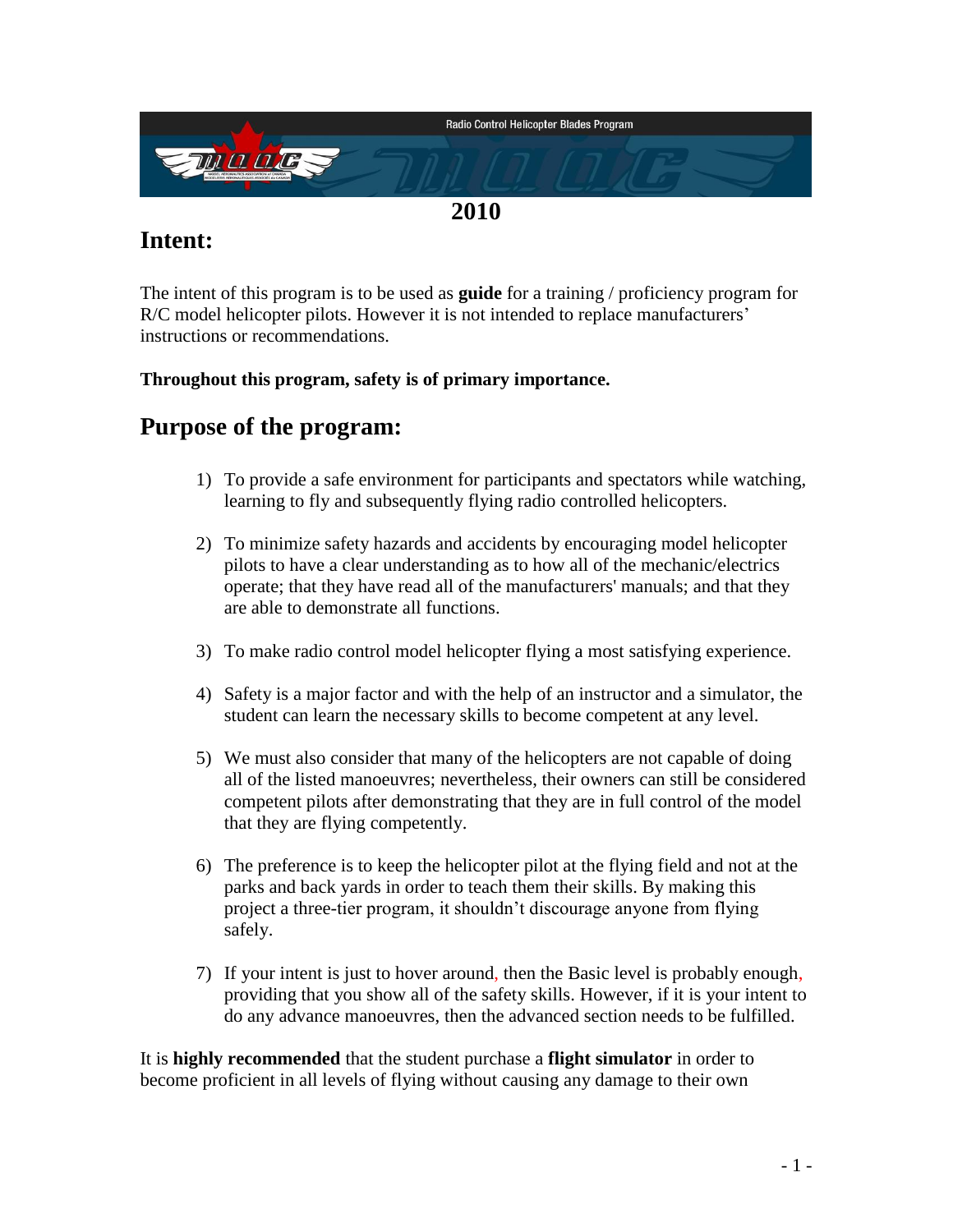helicopter. The learning time will be shortened immensely and make the learning curve much safer.

# **Preflight Check:**

# **Mechanical:**

- 1) Check that all links are slop-free and move freely without restriction;
- 2) Ensure nuts, bolts and screws are tightly secured;
- 3) Be sure that locktite, oils and grease have been used as per the manufacturer's recommendations;
- 4) Ensure that the tail assembly is free and that there are no bent pushrods;
- 5) Unfold the blades and check the tightness of both the main blades and tail (rotor) blades. Be sure that they are sufficiently adjusted. Too tight may induce vibrations during the flight (behaviour) which is worse than loose. In fact, loose blades fly smoother;
- 6) If this is a nitro or gas machine, fill the tank at this point and check for any leaks;
- 7) It is recommended to put a paint stripe on each screw as a visual aid so you can see if the screws have turned since they were installed;
- 8) For basic training, one should use a collective pitch setting that has less pitch on the bottom (e.g. -2 degrees). This will insure one does not drive the helicopter into the ground while hovering if the student panics and chops the power;
- 9) Setting the throttle curve or governor for a relatively lower rotor speed (e.g.1,600 to 1,700 rpm) will also help the novice in the basic hovering and forward flight training.

#### **Note: # 8 and # 9 will be changed when one transitions into aerobatics.**

## **Electrical Components:**

- 1) Ensure that all wires are properly inserted and strapped down so that nothing will come loose and create a dangerous situation;
- 2) Check the voltage in all batteries and verify that they are fully charged.

## **Transmitter/Receiver:**

- 1) Prior to turning on the transmitter, check the transmitter visually for any broken switches or case damage and make sure that it is set for the right model memory.
- 2) Check position of all switches and trims on the transmitter and make sure that the correct flight mode is being used in order for the low throttle to be set. Lower the throttle;
- 3) Verify that your frequency is available for your use. Normally, there is a frequency board so that you can peg off. If you are using 2.4GHz, abide by the club rules for pegging;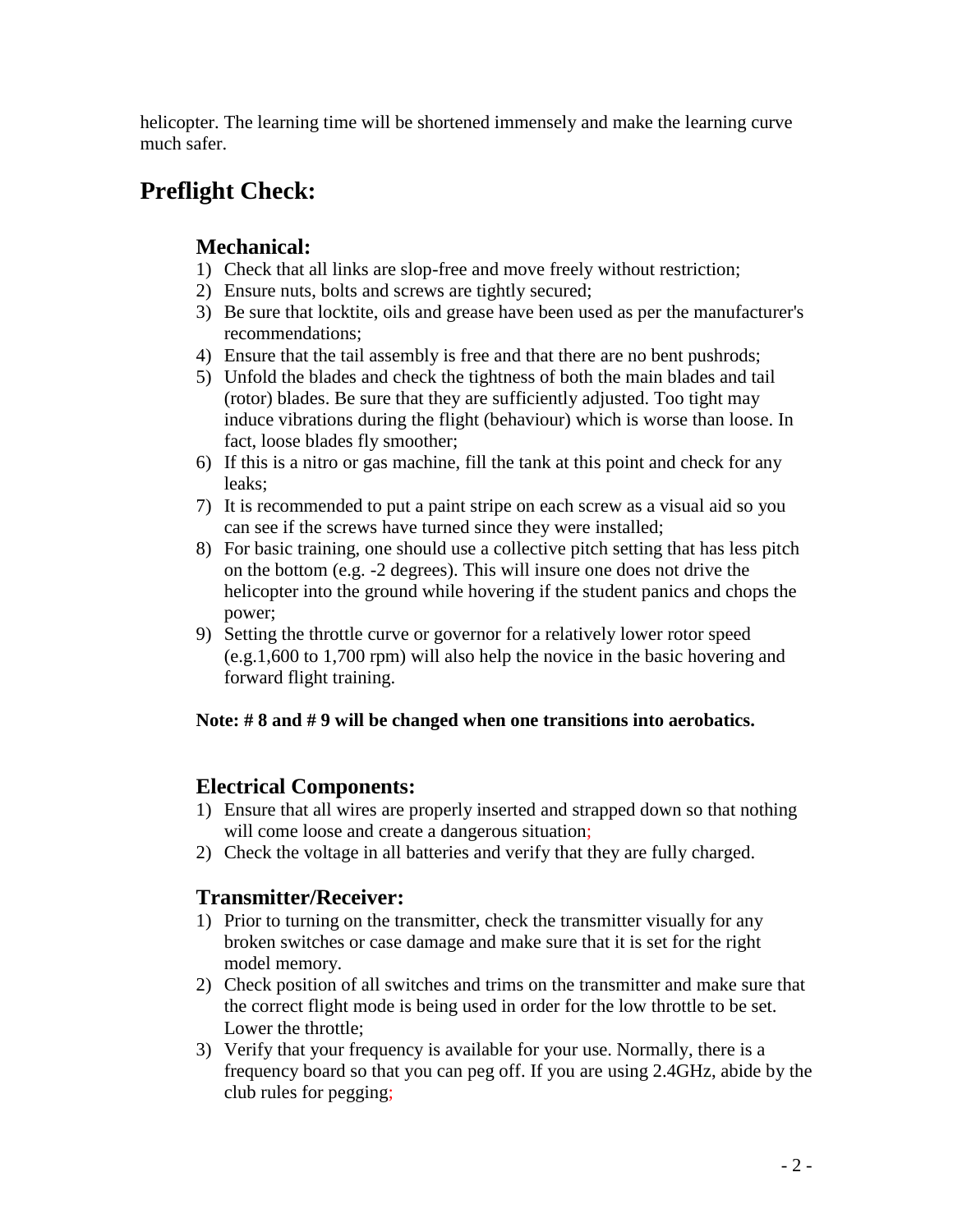- 4) Extend the antenna and turn on the transmitter. Wait 5 seconds for 2.4GHz to scan and lock on to a frequency, then turn on the receiver switch. Wait for the receiver and gyro to initialize as per your gyro's instructions;
- 5) Check the transmitter battery voltage to be sure it is fully charged;
- 6) Move the controls in all directions and verify servo direction without any binding;
- 7) Make sure that the gyro(s) (flybarless systems now has 3 of them) compensates in the correct direction;
- 8) If this is an electric machine, initialize the throttle hold. However, this may pose some problems with some speed controls if it is set up improperly;
- 9) It is recommended to have a second person holding onto the blades just in case you become distracted and something isn't functioning correctly.
- 10) Do a range check to verify that your radio and transmitter are bound to each other and react as per the manufacturer's specifications.

## **Start–up Sequence:**

- **A)** Verify that the field is available for your use and that the number of persons flying doesn't exceed the club rules;
- **B)** If this is an electric machine, initialize the throttle hold;
- **C)** If this is a nitro, then initialize the throttle hold as well and attach the glow driver and hold the main blades. By using the throttle hold, you will avoid any hot starts;
- **D)** Make any final adjustment to the mixture of the nitro motor, if necessary, to ensure a good smooth operation;
- **E)** Move the helicopter to the take-off position in the field and return to the pilot's box;
- **F)** Make sure that the helicopter is a safe minimum of seven (7) metres in front of you;
- **G)** Announce the take-off.

## **Post-flight Checks:**

- 1) After bringing the model back to the pit area or bench, perform a quick check for any loose components and especially check every ball link as well as tail and main rotor end play and tail and main blade grip play;
- 2) Make sure that the motor has been stopped with low trim or if it is an electric machine, make sure that the main battery is disconnected;
- 3) Optional would be to burn all of the remaining fuel out of the carburetor by starting the model in the usual way and letting it run until it quits;
- 4) Make sure that the muffler has cooled off before putting it into your vehicle's trunk or on the back seat to avoid burning of materials like seat leather;
- 5) Store the model, tools and equipment in a safe place until the next flying day;
- 6) While cleaning your model, check the components. Cleaning is a good way to inspect your machine.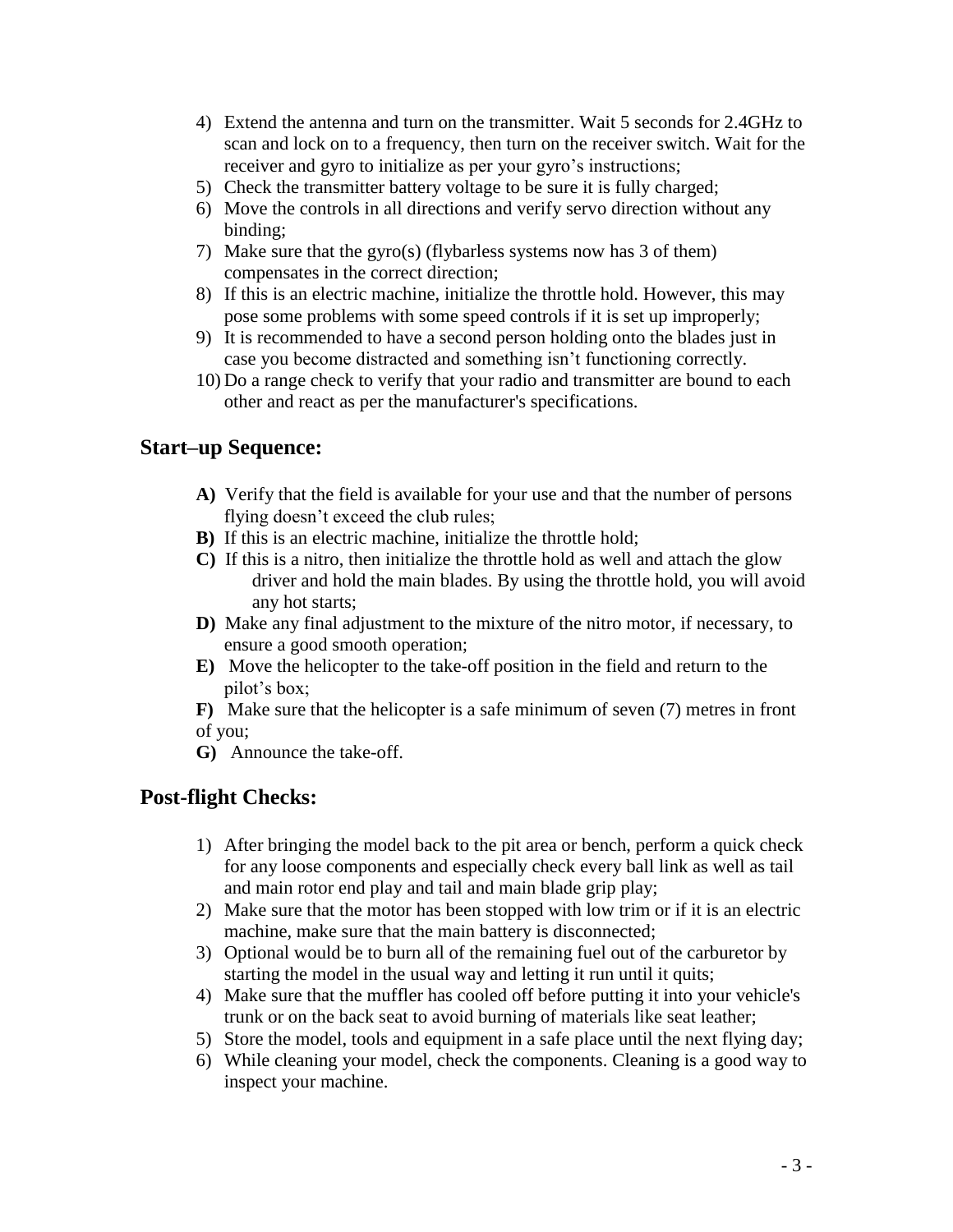# **Flying Proficiency Levels:**

There are five flying proficiency levels and a proficiency test as indicated below. After successfully mastering levels "A and "B", the candidate may receive his helicopter pin after passing the basic level proficiency test. This will give him the freedom to safely fly on his own. The student may be limited by the helicopter that he is using and consideration will be given to him as being competent with this particular type of machine. The next two levels C and D are considered to be of an advanced level and not necessary to be a safe competent pilot.

After level "B", the pilot should be ready to take the basic proficiency test and, if successful, receive his pilot's pin.

### **Proficiency Levels are as follows:**

#### **Beginner Level**

- A Basic Control
- B Hovering Tail in Beginner Level Proficiency Test

#### **Intermediate Level**

- C Side Facing hover.
- D Forward Flight Intermediate Proficiency Test
- **Advanced Level**
- E- Advanced Manoeuvres Advanced Proficiency Test

# **Beginner Level**

# **Level A - Basic Control**

This level allows the pilot to get a feel of the model's controls and how it reacts to transmitter inputs. Experiment and interact with the model's controls to become comfortable with its movements. Use the fore/aft, rudder and cyclic controls in turn, and watch the model as you give inputs. It's important to give slow and small inputs at first. In this level, try to keep the tail pointed towards you at all times. The moment the model's tail is not pointed towards you, adjust with the rudder controls or reduce pitch and power to return the model to the ground and initial position. It is important when you place the model in the "initial position" to point the tail of the helicopter towards the pilot.

#### **Light On The Skids**

Increase pitch and power such that the helicopter is "light on the skids". "Light on the skids" is the situation where the model is floating just above the ground, almost taking off and almost landing. The altitude of the model in this stage is approximately 5 cm, just enough so the model is off the ground, and just enough such that the controls are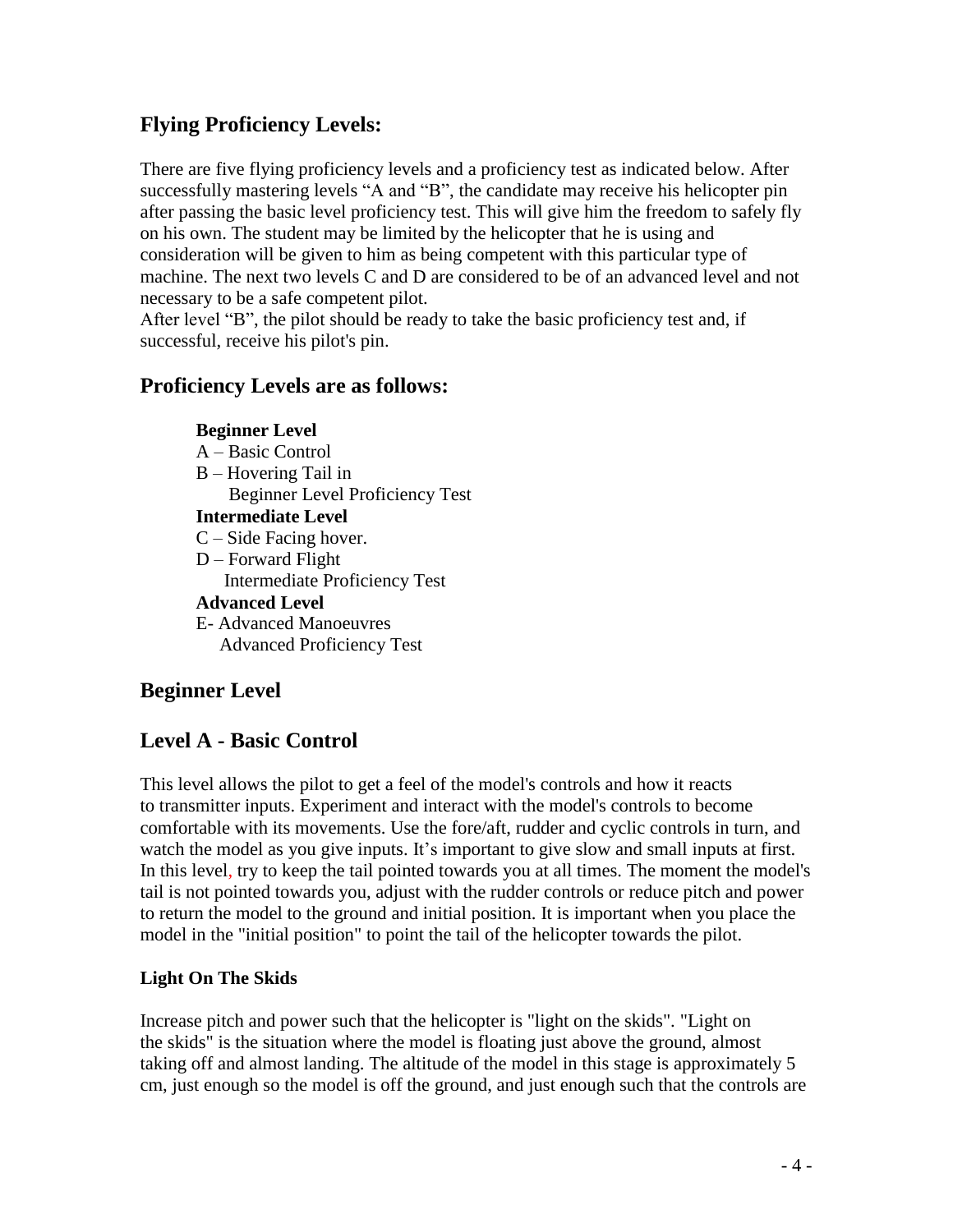fully functional. The helicopter will feel like it's "floating". Lift to an altitude of about one rotor diameter where the model is just out of the ground-effect condition.

The air cushioned under the rotor in ground effect will result in less power needed to hover, but will also render it less stable, requiring more cyclic work to keep it in one place. Therefore, lifting it so that it hovers out of ground effect (approximately the height of the rotor span) will make it easier to hover.

#### **Short Hops**

When you have a good foundation of the controls, you should try to lift the helicopter a little higher off the ground, but for only very short duration. These "short hops" will get you working towards an environment that is out of "ground effect". Again, keep the same tail-in pattern when doing short hops. When you increase altitude of the hops, you should also increase the duration of the hops. You will notice that when you move out of "ground effect" you will need to add a little more pitch and power to maintain a hover.

When the pilot is able to sustain a hover in the tail-in pattern over the initial position for roughly a tank of fuel, he should be able to start practicing and advance to the level B components.

# **Level B - Tail-in Hovering**

#### **"45 left and 45 right"**

While sustaining a hover in the tail-in position, yaw the model by using left or right rudder inputs. Yaw the model to one side such that your hovering at a 45-degree angle to yourself. Hold this position for a period of time, then return to the tail-in hovering pattern. Next repeat, by giving the opposite yaw input and hovering at a 45 degree angle to yourself in the opposite direction.

Note that its important to practice the transition between the tail-in, 45 left and 45 degree right patterns.

#### **Directional Control**

Lift helicopter into a hover from the initial starting point approximately 1 to 2 metres in altitude tail-in towards the pilot. Hover, tail-in and move the helicopter 10 metres to the left or right. Hold the hover there for 5 seconds. Move the helicopter back to starting point maintaining the tail-in position. Hold the hover over the starting point for 5 seconds. Move the helicopter 10 metres in the other direction and maintain the hover for 5 seconds. Move the helicopter back to the starting point and maintain the hover for 5 seconds. Move the helicopter forward about 10 metres and maintain the hover there for 5 seconds. Back up the helicopter, tail-in to the starting point holding the hover for 5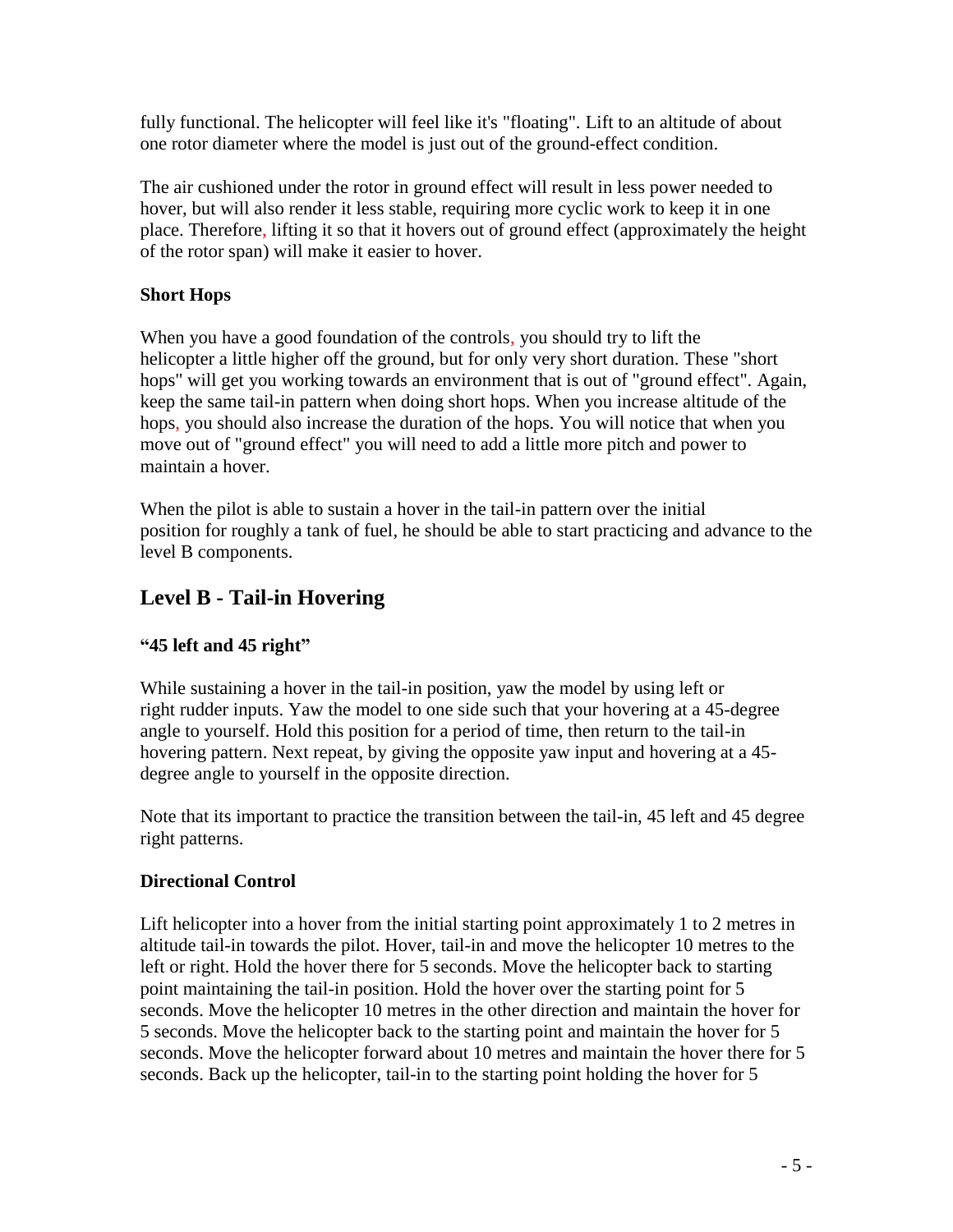seconds over the starting point and land the helicopter. During these manoeuvres, the pilot should strive to maintain a constant altitude.

When the pilot is able to sustain a hover in the tail-in position, 45 left and 45 right tail-in, movement to the left, right and forward and back while maintaining a constant altitude for roughly a tank of fuel, then he should be able to practice on his own without direct supervision and ask for a basic competence test so that the student can fly on his/her own.

Having the knowledge of what an autorotation is can be very important in case of an engine failure. However, it is not a requirement at this level. The instructor should give the student a demonstration of this helicopter-saving manoeuvre. Practicing on the simulator at this point would be prudent.

When the student is comfortable with all of these and the instructor thinks he is ready, he may attempt the Proficiency test for these levels.

# **Proficiency Test for the completion of levels A and B for the purpose of assessing beginner level and the safe flying and controllability of the helicopter**

A student pilot who has successfully completed the previous two levels is obliged to complete this **Basic Proficiency Test.**

To complete this level, the pilot must use his current skills to achieve the following:

- 1) Perform pre-flight checks.
- 2) Have an understanding of the radio and its functions

Throttle curves Throttle hold Pitch curves

Expo

Trim settings and adjustments Gyro functions Start – up Sequence

#### 3) Flying program

Call all manoeuvres prior to implementing Lift helicopter into a tail-in hover position at an altitude somewhere between 1 and 2 metres. Move helicopter 10 metres to one side maintaining the tail-in position and a constant altitude. Hold the hover for 5 seconds. Move the helicopter back to the starting point maintaining the tail-in and a constant altitude.

Hold the hover for 5 seconds.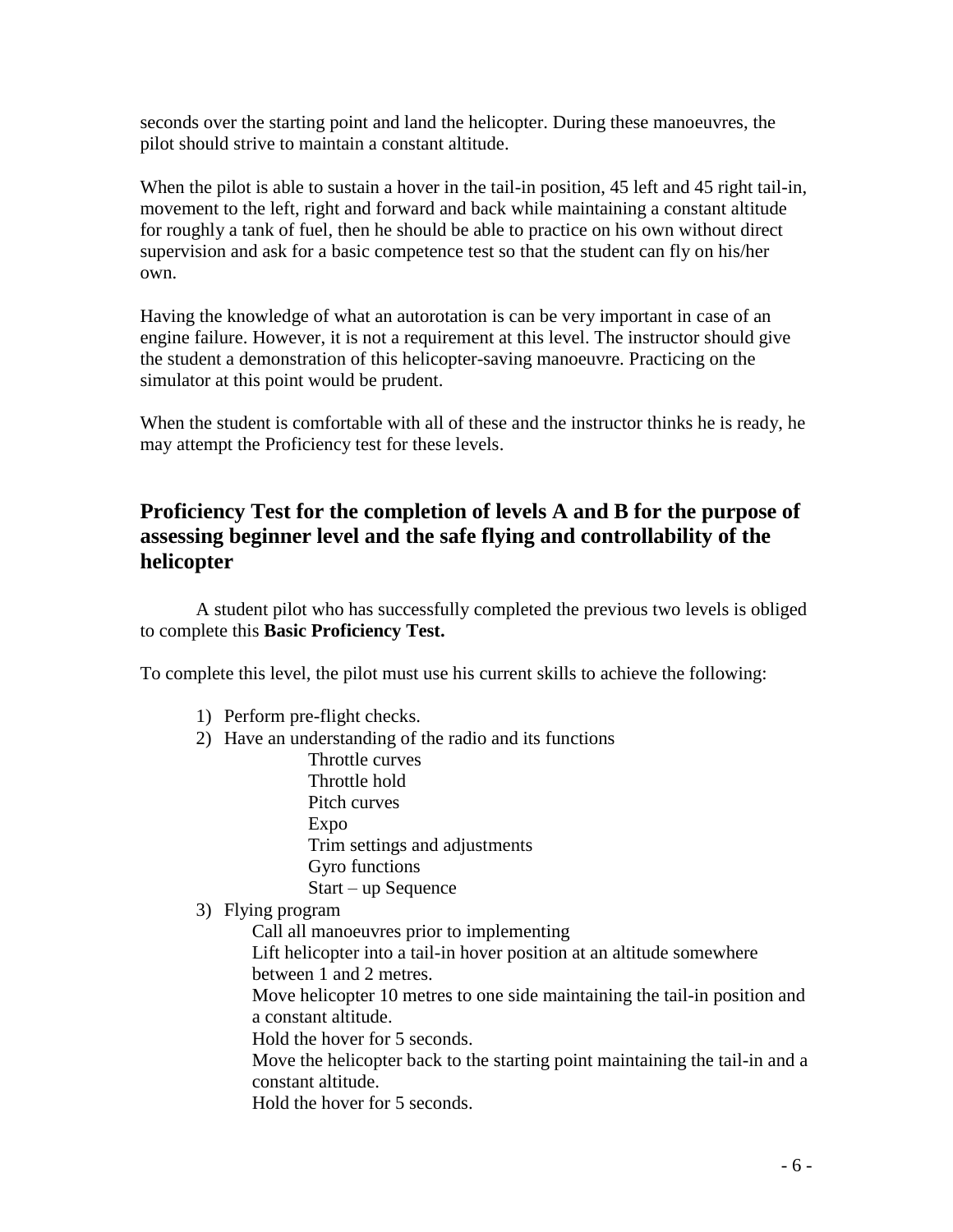Land the helicopter at the starting point Lift helicopter into a tail-in hover position at an altitude of between 1 and 2 metres. Move helicopter 10 metres in the other direction maintaining the tail in position and a constant altitude. Hold the hover for 5 seconds. Move the helicopter back to the starting point maintaining the tail-in and a constant altitude. Hold the hover for 5 seconds. Land the helicopter at the starting point Lift helicopter into a tail-in hover position at an altitude between 1 and 2 metres. Move helicopter 10 metres forward maintaining the tail-in position and a constant altitude. Hold the hover for 5 seconds. Move the helicopter back to the starting point maintaining the tail-in and a constant altitude. Hold the hover for 5 seconds. Land the helicopter and hit throttle hold to secure the helicopter.

4) Check-off Sheets

Check-off sheets showing each manoeuvre can be used by the instructor to verify completion of each phase.

Each pilot will be judged by the instructor and at least one executive member.

a. Presentation of pilot's pin.

To be given out at the next club meeting or event.

**Intermediate levels** are as follows and their completion is not a requirement to hold a pilot's pin. However, it is recommended that the pilot continue on with the next levels.

## **Level C – Side On Hovering**

#### **"90 left and 90 right"**

While sustaining a hover in the tail-in position, yaw the model by using left or right rudder inputs. Yaw the model to one side such that you're hovering at a 90 degree angle to yourself. Hold this position for a period of time (Instructor should see, feel that the student has control of the helicopter, not just putting it there and praying for 5 seconds), then return to the tail-in hovering pattern. Next, repeat by giving the opposite yaw input and hovering at a 90-degree angle to yourself in the opposite direction.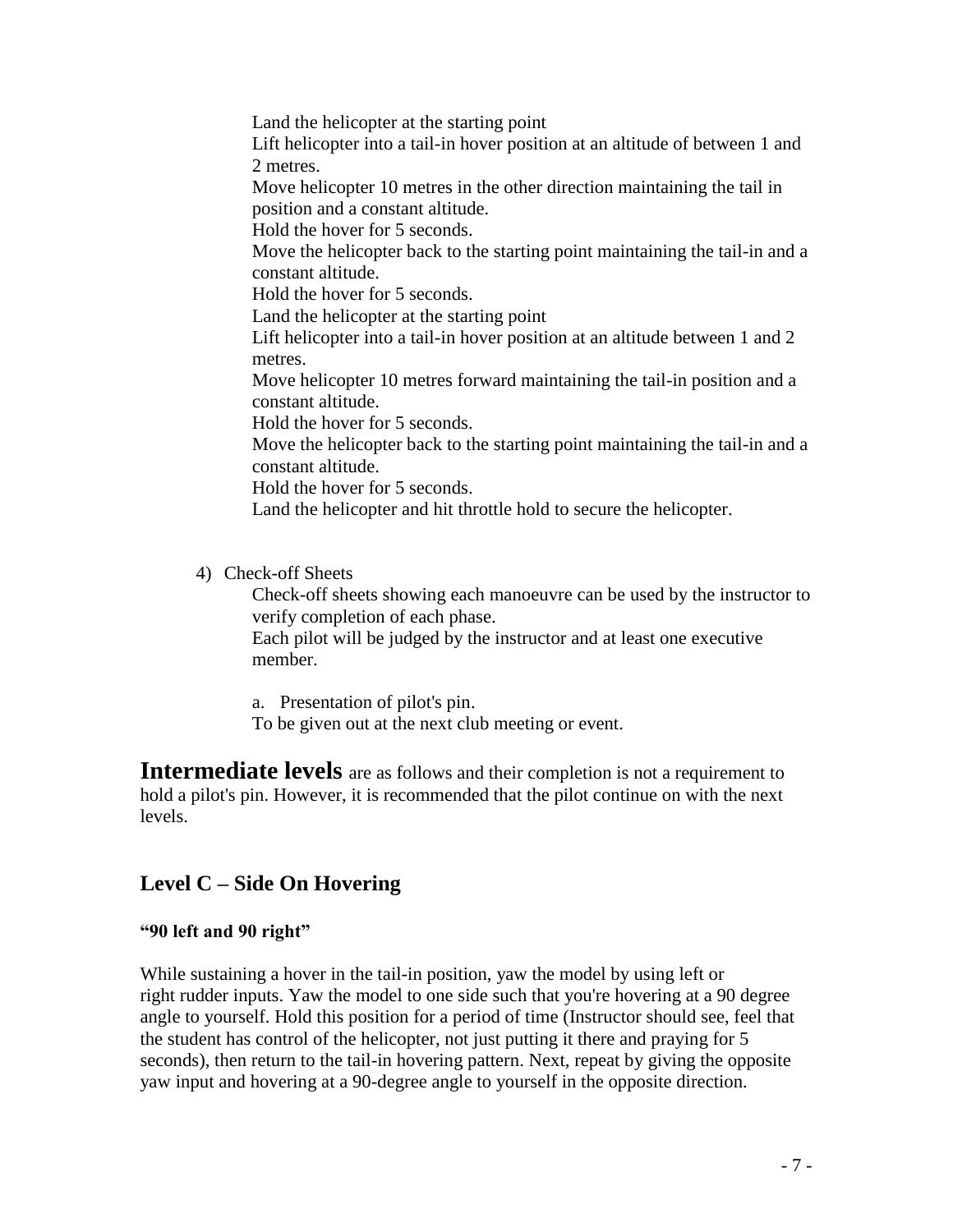# **Level D- Forward Flight**

The goal of this Level is to take off from the initial position, enter forward flight and then return and land safely in the initial position.

Hover over the initial position at 1 to 2 metres in the tail-in position. Yaw the model left or right 90 degrees and sustain a hover as practiced from the previous levels. Proceed to travel in a straight line for approximately 10 metres. Turn the model 90 degrees to the tail-in position and maintain a hover for a few seconds. Turn the helicopter back towards the pilot and travel back to the initial position, turn 90 degrees away from the pilot (bring the model back to the tail-in position) hover for a few seconds and repeat for the opposite side. The student should strive to maintain a constant heading a speed and altitude throughout these manoeuvres.

When the student is comfortable with these manoeuvres, he should feel ready to start making turns in forward flight.

Hover over the initial position at 1 to 2 metres in the tail-in position. Yaw the model left or right 90 degrees and sustain a hover for 5 seconds. Proceed to travel in a straight line for approximately 10 metres. Turn the model 180 degrees and travel back to the initial position, turn 90 degrees away from the pilot (bring the model back to the tail-in position) hover for a few seconds and repeat for the opposite side. The student should strive to maintain a constant heading a speed and altitude throughout these manoeuvres.

**Note: At no time during these manoeuvres should the helicopter be flying towards the pit area. All forward flight should be laterally from left to right, or from right to left (relative to the wind direction and flight pattern in effect at the field at that time) in front of the pilot.**

When the pilot is able to do lateral flying as described above, he/she should start practicing for the Intermediate Level Proficiency test.

## **Proficiency Test for the completion of level "C & D" for the purpose of assessing the intermediate flying and controllability of the helicopter.**

A student pilot who has succssfully completed the previous levels and has received his pilot's pin, should work to complete the next two levels. This level brings all the previous levels together to complete an **intermediate pilot proficiency test.**

To complete this level, the pilot must use his current foundation to achieve the following:

- 1) Perform pre-flight checks.
- 2) Have an understanding of the radio and its functions Throttle curves, Throttle hold Pitch curves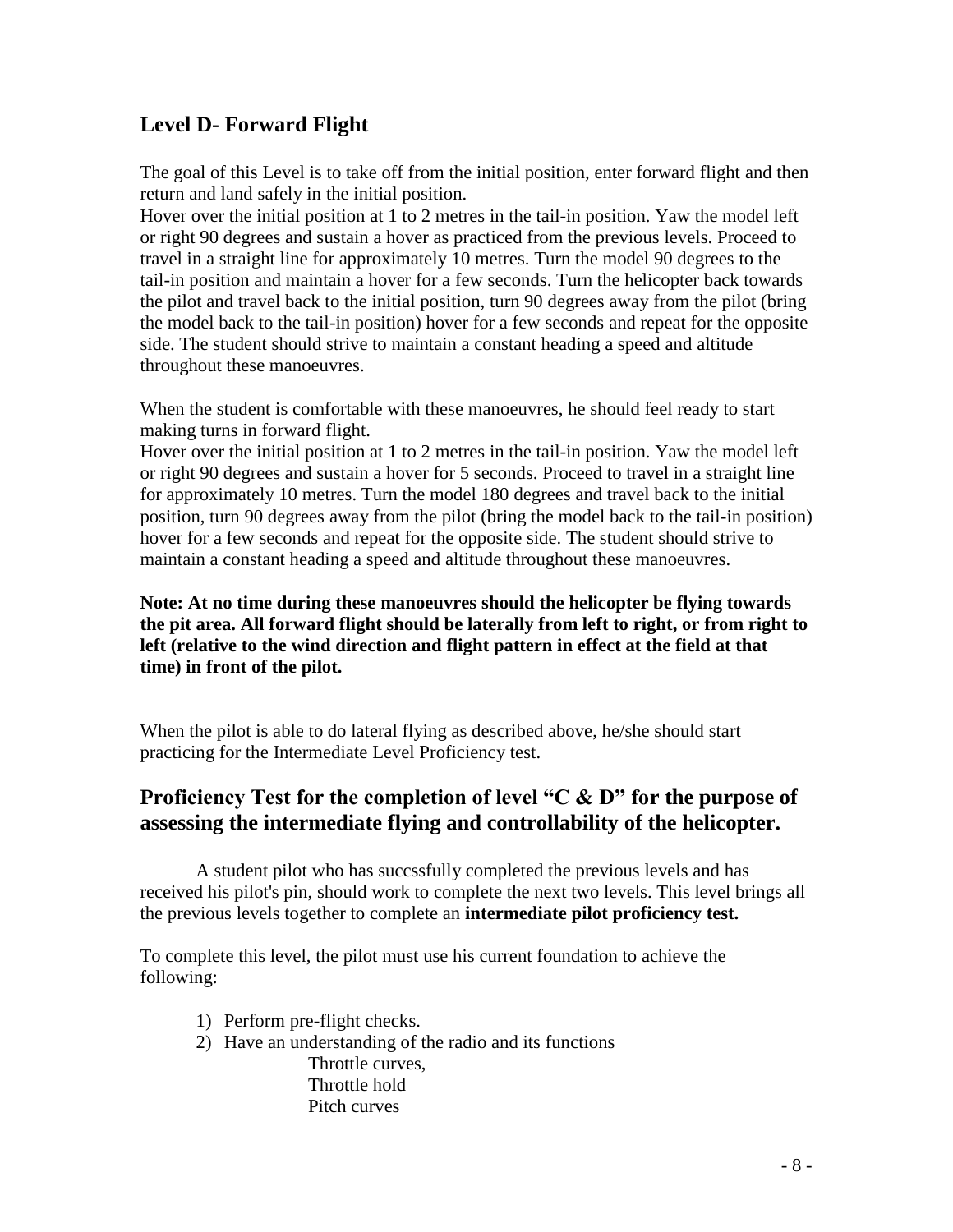Expo Normal, idle up 1 and 2 Auto-rotation Trim settings and adjustments Gyro functions and set-up

- 3) Start up Sequence
- 4) Flying program

Call all manoeuvres prior to implementing;

Lift the machine into a hover position between 1 and 3 metres, preferably not eye level;

Hover for 3 seconds in a stable position;

Position helicopter at 90 degrees and hover for 5 seconds;

Repeat but turn to the other side at 90 degrees and hover for 5 seconds; Transition into slow forward flight in a straight line and constant speed and altitude for approximately 10 metres;

While maintaining forward movement complete a 180-degree turn and return to the starting point, turn the tail towards the pilot and hover for 5 seconds;

Repeat the manoeuvre for the other side while maintaining a straight line and constant speed and altitude;

Return to the starting point, turn the helicopter tail in, hold the hover for 5 seconds and land the helicopter;

Shut down the engine.

#### **Note: At no time during these manoeuvres should the helicopter be flying towards the pit area. All forward flight should be laterally from left to right, or from right to left (relative to the wind direction and flight pattern in effect at the field at that time) in front of the pilot.**

5) Check-off Sheets

Check-off sheets showing each manoeuvre can be used by the instructor to verify completion of each phase.

Each pilot will be judged by the instructor and at least one executive member.

Recognition of this level should be given to the pilot by the local club executive. This will allow him to advance and become an instructor if requested by the executive. It's called payback time.

Finally, if the pilot demonstrates that he is capable of controlling the helicopter in a safe manner and is able to respect the values of other pilots when flying, then he should receive another certificate for the completion of the 4 levels. This will be up to the discretion of the flight instructor.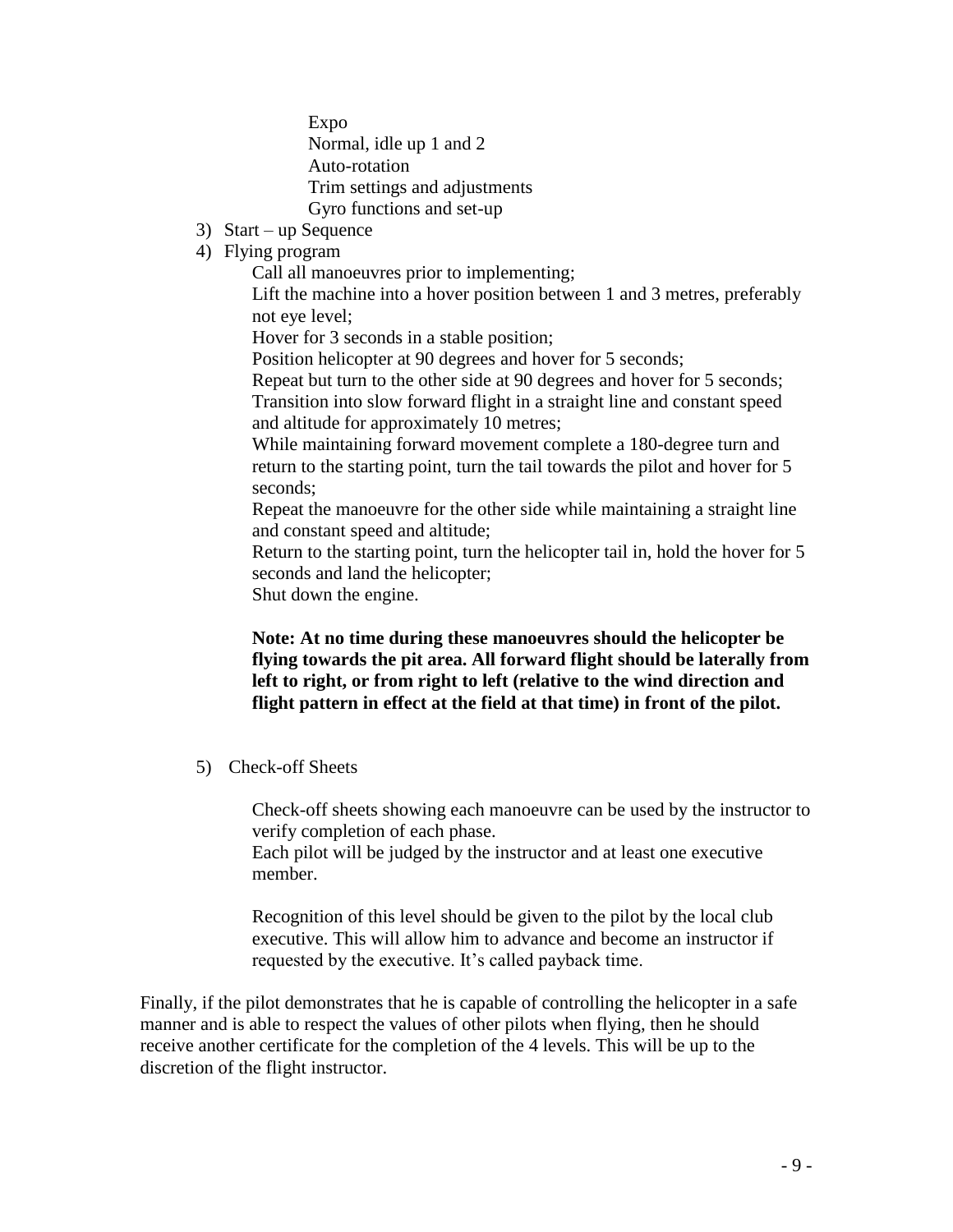# **Advanced Level**

The advanced level allows a pilot to practice and progress to more advanced manoeuvres. The advanced level manoeuvres will be listed for practice and may be completed in any order for testing purposes.

**Note: For these manoeuvres, the pilot should now set up his heli for aerobatics with a mirror collective curve and a throttle curve in idle up mode that will maintain a constant rotor speed. (e.g. -9/0/+9). He may also want to set his heli up with a throttle curve that will result in a higher rotor speed (e.g. 1800+)**

The advanced manoeuvres are as follows:

Nose-in hovering for at least 3 seconds; Fast forward flight with banked coordinated turns; Figure 8s with both in-turns and out-turns; Slow Pirouettes, (Minimum 2 seconds), in both directions; Transition through inverted flight, (e.g. – Immelman turns, half-cuban & half-reverse cuban eights, etc.) ; Basic aerobatics (e.g. – Loops, rolls, stall turns, etc.) ; Auto-rotation to a complete landing (no bail) ;

When a pilot is comfortable and competent to fly these manoeuvres, then he can perform them as part of a proficiency test for the advanced level.

The pilot could receive, at the discretion of the club, a pin or certificate indicating successful completion of the Advanced Level.

## **Instructors**

A pilot who has completed and passed the intermediate level proficiency test may instruct and examine a pilot at the beginner level.

A pilot who has completed and passed the advanced level proficiency test may instruct and exam a pilot at the beginner or intermediate level.

A pilot that has completed and passed the advanced level may instruct or examine any level of pilot.

Just because a pilot has attained the required levels does not automatically make him an instructor. Instructors are appointed by the club.

The club may appoint a Chief Instructor to monitor and administer the Blades Program for the club. This person should be an advanced level pilot, but if one is not available, then another level pilot may hold this position for coordination purposes only.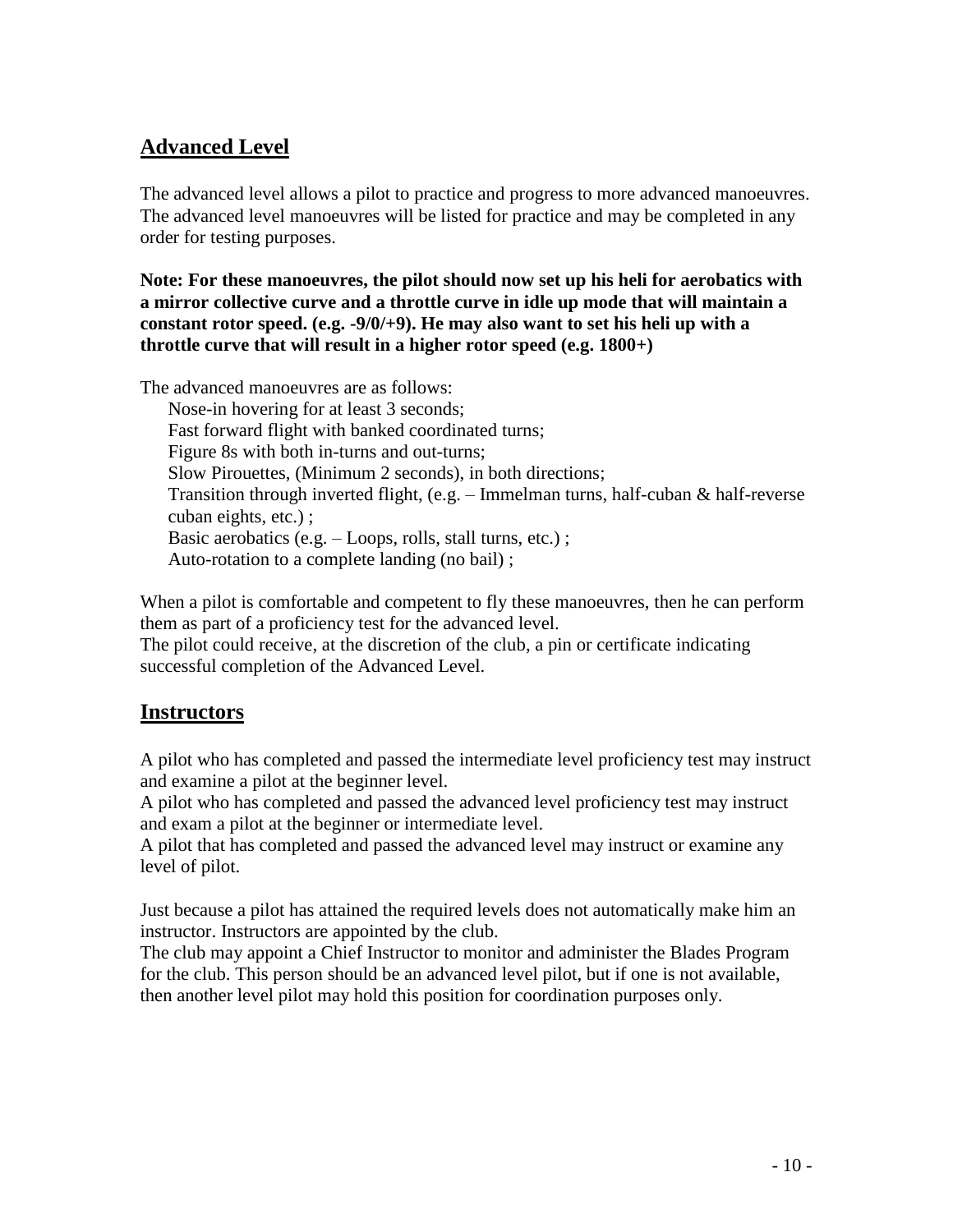#### **Glossary of Terms:**

**Altitude** - Distance of the model from the ground.

**Ascending** - Increasing altitude.

**Altitude** – Height above a reference point.

**Buddy Box** – A second transmitter that permits the instructor to pass control to the student.

**Descending** - Decreasing altitude.

**Flybar** – Stabilizes the main rotor disk of a helicopter.

**Ground effect** - The ground effect condition is when the model is so close to the ground. that the disturbance flowing down though the main rotor disk creates a cushion of air under the model.

**Initial Position** - The position and location of the model before take-off. Usually, when training, the initial position is with the model's nose into the wind and the tail pointed towards the pilot. The distance from the pilot and the initial position should be approximately 7 metres.

**Main Rotor** – A large rotor in the horizontal plane of a helicopter that provides the lift.

**Nose-in** - The orientation of the model relative to the pilot is when the model's nose is facing the pilot.

**Pitch** - The angle at which main or tail rotor blades are set. The pitch on the main and tail blades change on collective pitch models. The change in pitch on the main blades allows the helicopter to ascend or decend. In addition, the pitch on the tail blades allows the helicopter to yaw left or right.

**Swashplate** – The device that translates (transfers???) control inputs to the rotor head of a helicopter, for pitch and lateral control.

**Tail Boom** – A horizontal portion of the helicopter that holds the tail surfaces and tail rotor.

**Tail-in** - The orientation of the model relative to the pilot is when the model's tail is facing towards the pilot.

**Tail Rotor** – A small rotor at the tail of the helicopter to counteract the torque of the main rotor and provide yaw control.